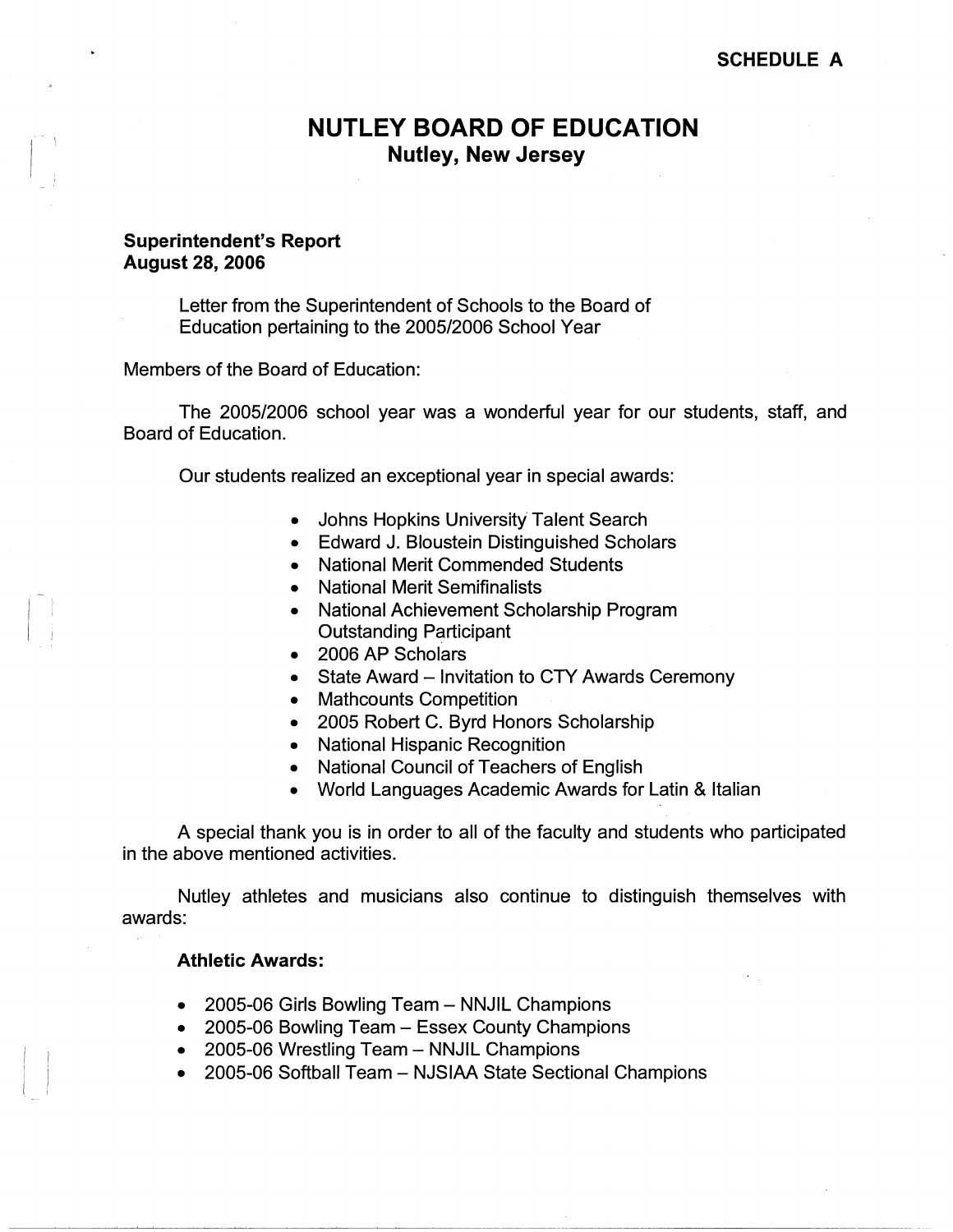## **Music Awards**

• 2005 NJ All State Chorus - Diane Aragona Christopher Georgetti

## **Music Department Group Performances**

- The Marching Band, Concert Band, Orchestra, Jazz Band, and Jazz Lab Combo performed at the California Competition and received excellent ratings
- The Raider Marching Band marched in the Main Street USA Parade at Disneyland
- The Octets and Choralettes gave an outstanding performance while touring Washington, D.C. Choralettes received a superior rating trophy and the Octets received an excellent
- NHS Chamber Music Singers performed at the Basilica of the National Shrine of the Immaculate Conception in Washington
- The Raider Band performed for the Martha Stewart Show in NYC
- The Concert Choir performed at Carnegie Hall
- NHS Concert Choir performed Handel's Messiah at St. Thomas Church

Additional positive information pertaining to students proceeding to higher education and the scholarships they received, continues to be revealing and is reflected in the following pages. Please note that 88.2 percent of students will be going on to higher education and that they have been offered a total of \$2,860,599 in scholarship awards. Our graduates continue to attend a diverse array of quality academic institutions throughout the nation.

### **Curriculum Development Occurred in the Following Areas:**

- Grades 1 &2 Literacy Curriculum Review
- Grade 8 Social Studies Curriculum Review
- Forensic Science Curriculum
- G.A.T.E. Committee
- Mathematics Curriculum Review
- **Technology Curriculum Review**

## **In-services Occurred in the Following Areas:**

- Introduction to Differentiated Instruction
- Wilson Reading in-service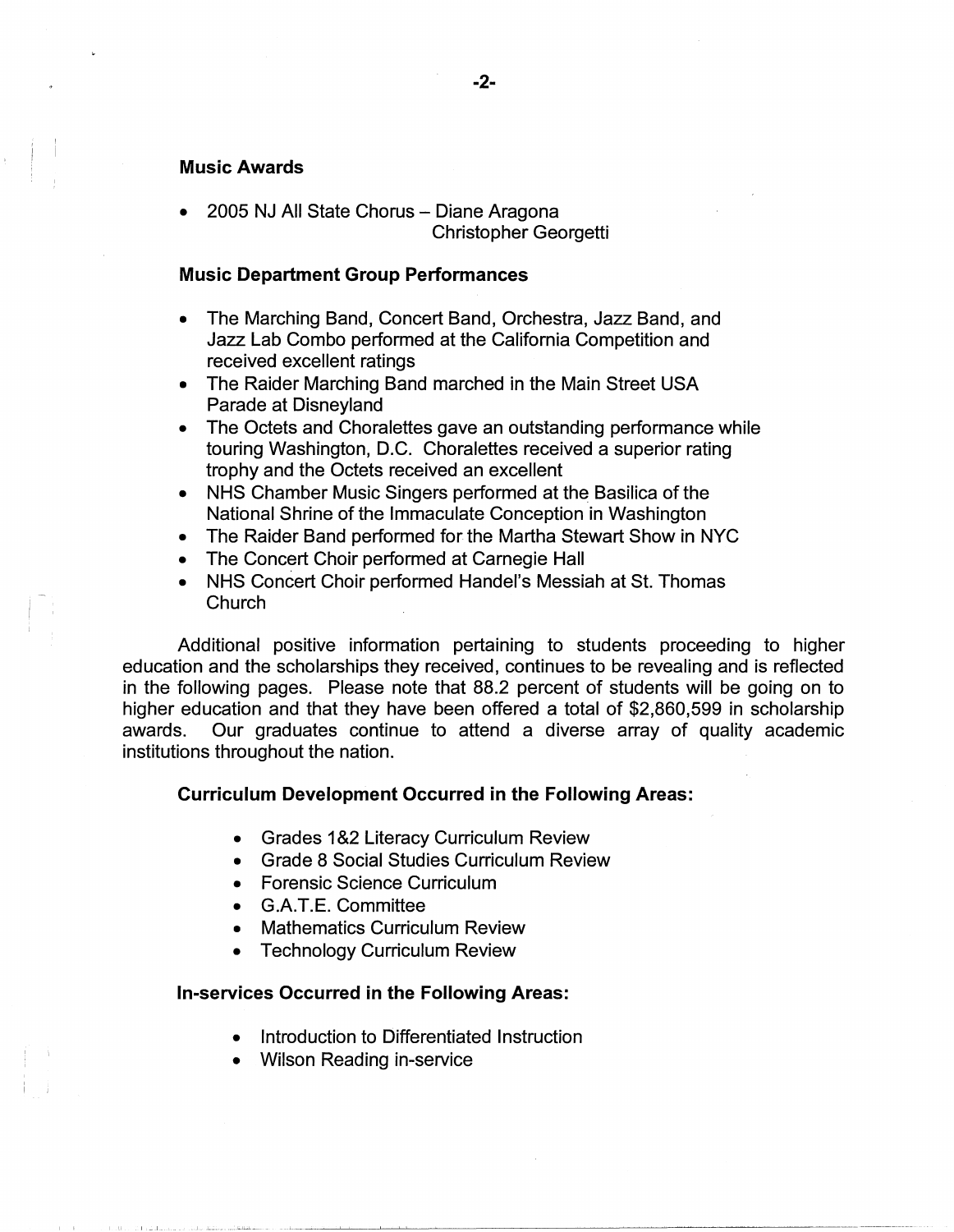### **Workshops Occurred in the Following Areas:**

- Computer Email and Network Basics on PC's
- Email Workshop
- EZ Grade Pro Workshop
- Kidspiration
- Professional Development/Mentoring for New Teachers
- Putting it All Together with Technology
- **Technology Tidbits**
- Technology/Special Services Workshop for New Teachers

## **The Following Initiatives Continue to be Implemented:**

- No Child Left Behind (NCLB)
- Montclair State University The New Jersey Network for Educational Renewal
- Seton Hall Project Acceleration
- Cisco Networking Academy Program-Levels I & II
- C.A.S.T. Communications Arts & Science Training-Levels I, II &Ill
- World Languages (Elementary Schools/Seventh Grade)
- Character Education
- Music Programs Madrigals/Jazz Ensemble
- Five Year Facilities Plan
- NJ State Mentoring Program
- Transition Program/Clara Maass
- Staff Professional Development
- Revised Emergency Management Plan
- Summer Enrichment Program
- Alcohol/Tobacco/Drugs

As we begin the 2006/2007 academic year, our school community can be certain that our excellent staff will continue its commitment to the development of our students.

Zarra Superintendent of Schools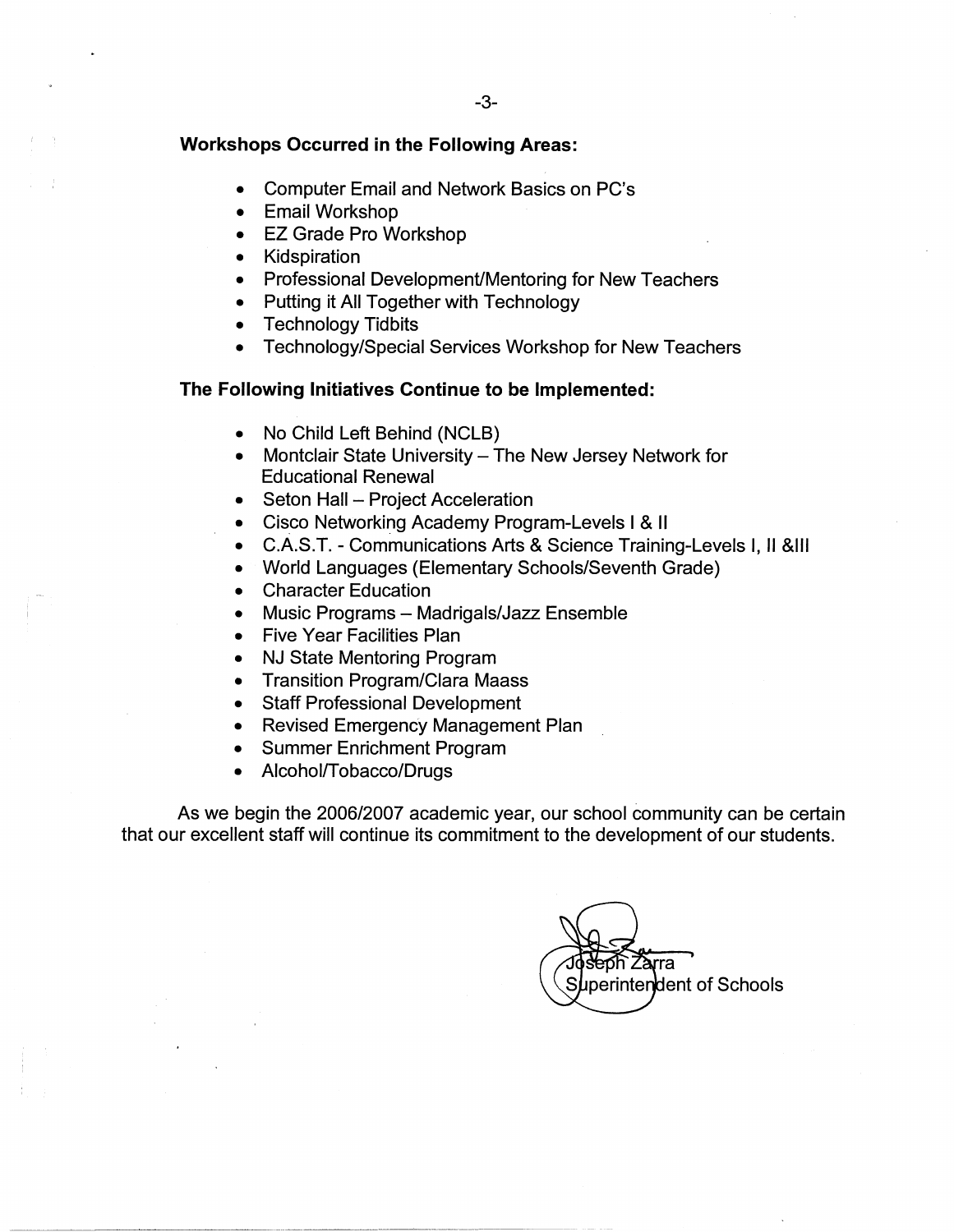# **REPORT ON COLLEGE ADMISSIONS**

# **CLASS OF 2006**

| TOTAL APPLICANTS PURSUING HIGHER EDUCATION 293                |   |         |
|---------------------------------------------------------------|---|---------|
| % OF CLASS OF 2006 GOING ON TO POST-SECONDARY EDUCATION 88.2% |   |         |
|                                                               |   | (70%)   |
|                                                               |   | (17%)   |
|                                                               | 9 | $(2\%)$ |
|                                                               | 2 | $(1\%)$ |
|                                                               |   | (8%)    |
|                                                               | 8 | $2\%)$  |
|                                                               |   |         |

# **REPORT ON SCHOLASTIC AWARDS**

# **NUTLEY HIGH SCHOOL GUIDANCE DEPARTMENT**

# **CLASS OF 2006**

## SCHOLARSHIPS

\$2,860,599

\$2,072,199

\$2,860,599

OFFERS ACCEPTED

OFFERS DECLINED

788,400

\$2,860,599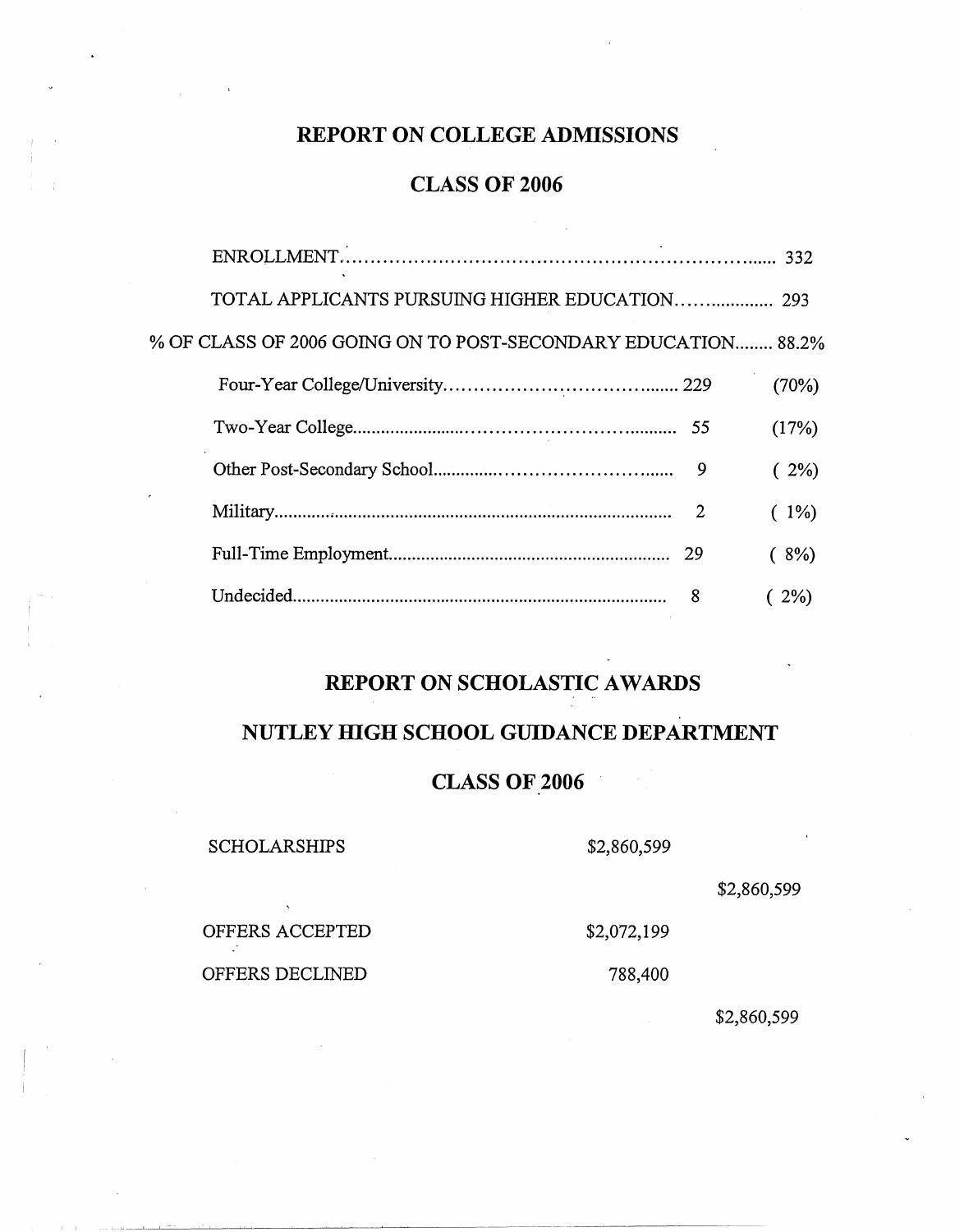## NUTLEY PUBLIC SCHOOLS OFFICE OF THE SUPERINTENDENT

To: Members of the Nutley School community **Date:** June 2006

 $\ddot{\phantom{a}}$ 

 $\bar{\gamma}$ 

÷.

# From: The Nutley Board Of Education Subject: 2005/2006 Student Achievement Test Scores

## **NATIONAL**

#### TERRANOVA TEST 2006 National Percentile of Mean NCE

|                       | Grade | 1  | 2  | ទី | <u>10</u> |
|-----------------------|-------|----|----|----|-----------|
| Reading               |       | 89 | 84 | 78 | 81        |
| Language Arts         |       | 92 | 90 | 80 | 83        |
| Mathematics           |       | 89 | 89 | 79 | 85        |
| Total                 |       | 93 | 91 | 82 | 86        |
| Science               |       | 80 | 80 | 73 | 72        |
| <b>Social Studies</b> |       | 79 | 86 | 68 | 76        |

#### Grade 3 NJ ASK Results 2005/2006

|                    | % Part. Prof.<br>General Ed        | <b>ALL</b> | % Prof.<br>General Ed                            | <b>ALL</b> | % Adv. Proficient<br>General Ed               | <b>ALL</b> | Total % Prof.<br><b>General Ed</b>        | ALL  |
|--------------------|------------------------------------|------------|--------------------------------------------------|------------|-----------------------------------------------|------------|-------------------------------------------|------|
| Language Arts      | 2.9                                | 7.6        | 95.1                                             | 90.7       | 2.0                                           | 1.7        | 97.1                                      | 92.4 |
| <b>Mathematics</b> | 1.2                                | 2.7        | 56.9                                             | 56.5       | 41.9                                          | 40.8       | 98.8                                      | 87.8 |
|                    |                                    |            |                                                  |            | Grade 4 NJ ASK Results 2005/2006              |            |                                           |      |
|                    | % Part. Prof.<br><b>General Ed</b> | <b>ALL</b> | % Prof.<br>General Ed                            | <b>ALL</b> | % Adv. Proficient<br>General Ed<br><b>ALL</b> |            | Total % Prof.<br>General Ed<br><b>ALL</b> |      |
| Language Arts      | 9.6                                | 14.6       | 88.1                                             | 83.5       | 2.2                                           | 1.8        | 90.3                                      | 85.3 |
| <b>Mathematics</b> | 6.7                                | 8.8        | 48.1                                             | 48.5       | 45.2                                          | 42.7       | 93.3                                      | 92.1 |
| Science            | 6.7                                | 8.2        | 58.9                                             | 59.1       | 34.4                                          | 32.7       | 93.3                                      | 81.8 |
|                    |                                    |            | $\sim$ $\sim$ $\sim$ $\sim$ $\sim$ $\sim$ $\sim$ |            | $P = R = R + R - R$                           |            |                                           |      |

#### Grade 5 NJ ASK Results 2005/2006

|               | % Part. Prof.<br>General Ed | ALL | % Prof.<br>General Ed | ALL  | % Adv. Proficient<br>General Ed  | ALL  | Total % Prof.<br><b>General Ed</b> | ALL  |
|---------------|-----------------------------|-----|-----------------------|------|----------------------------------|------|------------------------------------|------|
| Language Arts | 4.1                         | 7.6 | 84.7                  | 82.7 | 11.2                             | 9.7  | 95.9                               | 92.4 |
| Mathematics   | 3.4                         | 6.7 | 60.9                  | 60.9 | 35.7                             | 32.4 | 96.6                               | 93.3 |
|               |                             |     |                       |      | Crode B N LACK Desults 2005/2008 |      |                                    |      |

#### Grade 6 NJ ASK Results 2005/2006

|               | % Part. Prof. |            | % Prof.    |      | % Adv. Proficient |      | Total % Prof. |            |  |
|---------------|---------------|------------|------------|------|-------------------|------|---------------|------------|--|
|               | General Ed    | <b>ALL</b> | General Ed | ALL  | General Ed        | ALL  | General Ed    | <b>ALL</b> |  |
| Language Arts | 3.7           | 9.2        | 86.7       | 82.7 | 9.5               | 8.1  | 96.2          | 90.8       |  |
| Mathematics   | 10.0          | 13.4       | 56.0       | 57.0 | 34.0              | 29.6 | 90.0          | 86.6       |  |

### Grade 7 NJ ASK Results 2005/2006

|               | % Part. Prof.<br>General Ed | ALL  | % Prof.<br>General Ed | ALL  | % Adv. Proficient<br>General Ed | ALL  | Total % Prof.<br>General Ed | ALL  |
|---------------|-----------------------------|------|-----------------------|------|---------------------------------|------|-----------------------------|------|
| Language Arts | 3.0                         | 6.3  | 78.6                  | 78.1 | 18.4                            | 15.6 | 97.0                        | 93.7 |
| Mathematics   | 22.9                        | 29.8 | 62.0                  | 57.5 | 15.0                            | 12.7 | 77.0                        | 70.2 |
|               |                             |      | $-$ 0.050 $\alpha$    |      |                                 |      |                             |      |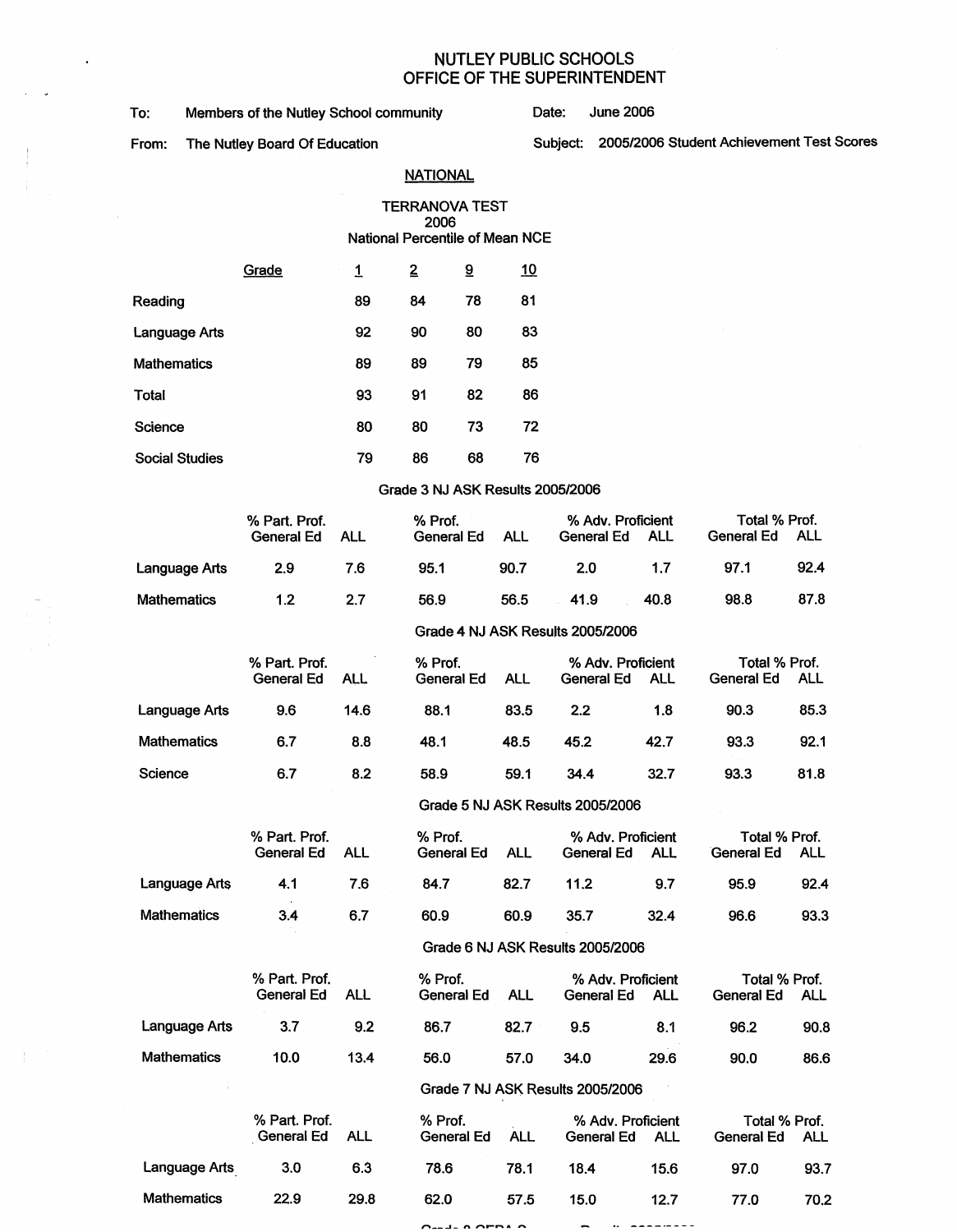# **NUTLEY PUBLIC SCHOOLS Nutley, NJ 07110**

# **2006/2007 PRIORITIES**

## **CONTINUING PRIORITIES**

- Implementation of district five year facilities plan
- Implementation of state-mandated school-level objectives for each school
- Implementation of District Harassment, Intimidation and Bullying Program
- Implementation of District Revised Emergency Management Plan
- Implementation of Stage 1 Science Calendar Curriculum Mapping Grades K-6
- Implementation of Differentiated Instruction/Inclusion Instructional Strategies - Grades K-4
- Implementation of Mathematics Curriculum Grades 5 & 6
- Implementation of the One Step Web Page Grades 5-6
- Implementation of Language Arts New Strategies (Wilson Reading, Four Square Writing) in Elementary Grades
- Implementation of Core Curriculum Content Standards Grades K-12
- Implementation of Computer Courses Grades 7-9
- Implementation of Language Arts Literacy Grades 1 -2

## **NEW PRIORTIES**

## **ACADEMIC/CURRICULUM**

- Review of Facilities Plan Elementary, Franklin Middle School and Nutley High School
- Development of Curriculum Mapping and Testing in Mathematics Grades 7-8
- Review of Practical (Life Skills) and Performing Arts Curriculum Program - Grades 9-12
- Review of Pre-School Special Education Program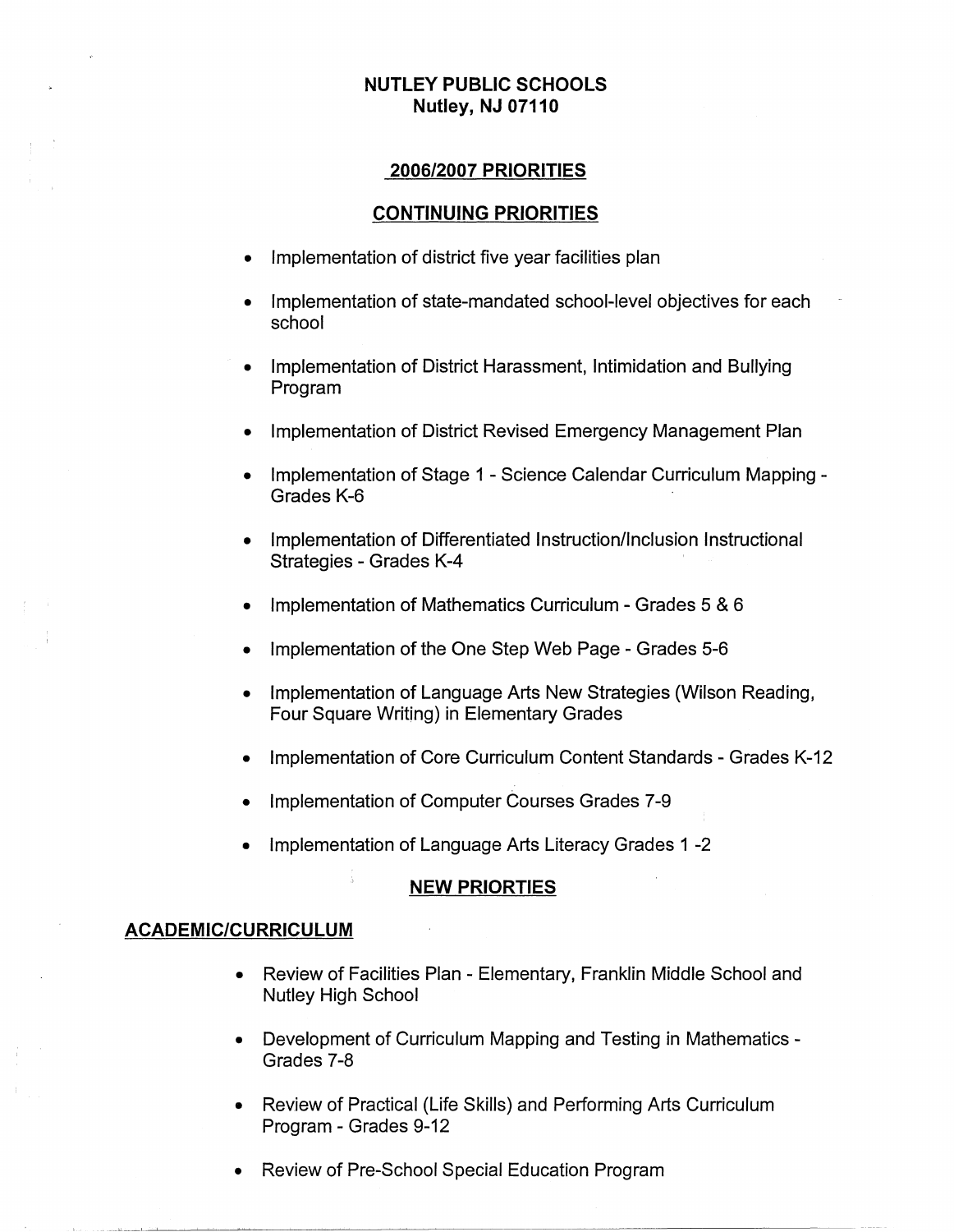- Review Language Arts Literacy and Mathematics Special Education Programs - Grades 7 & 8
- Review of Language Arts Writing Programs Grades 3-8
- Review of disaster, readiness plan including contingency plan
- Academic Committee to verify that all district-wide approved curriculum is implemented with indicator established for student progress.
- Develop and implement a Gifted and Talented Program
- Implement Foreign Language Program at K-6 level
- Incorporate the Dare Program into our Health Curriculum

# **ATHLETIC**

- Ensure that all student athletes have the opportunity to participate in an educationally sound, interscholastic athletic program
- Implement coaches and parent handbook

# **FINANCIAL**

- Ensure that a financial plan is developed in order to meet district priorities
- Continue finding capital improvement funding

# **FACILITY**

- Develop a scope of work and a reference plan to secure funding to implement an elementary improvement plan
- Review and revamp our facility maintenance plan district-wide

# **PERSONNEL**

- Review and revise district-wide job descriptions, create job descriptions where needed
- Review all non-instructional position for efficiency

# **SAFETY**

• Provide educationally sound programs to ensure adequate safety measures are in place and all safety related curriculum is taught by certified instructors in their specialty field